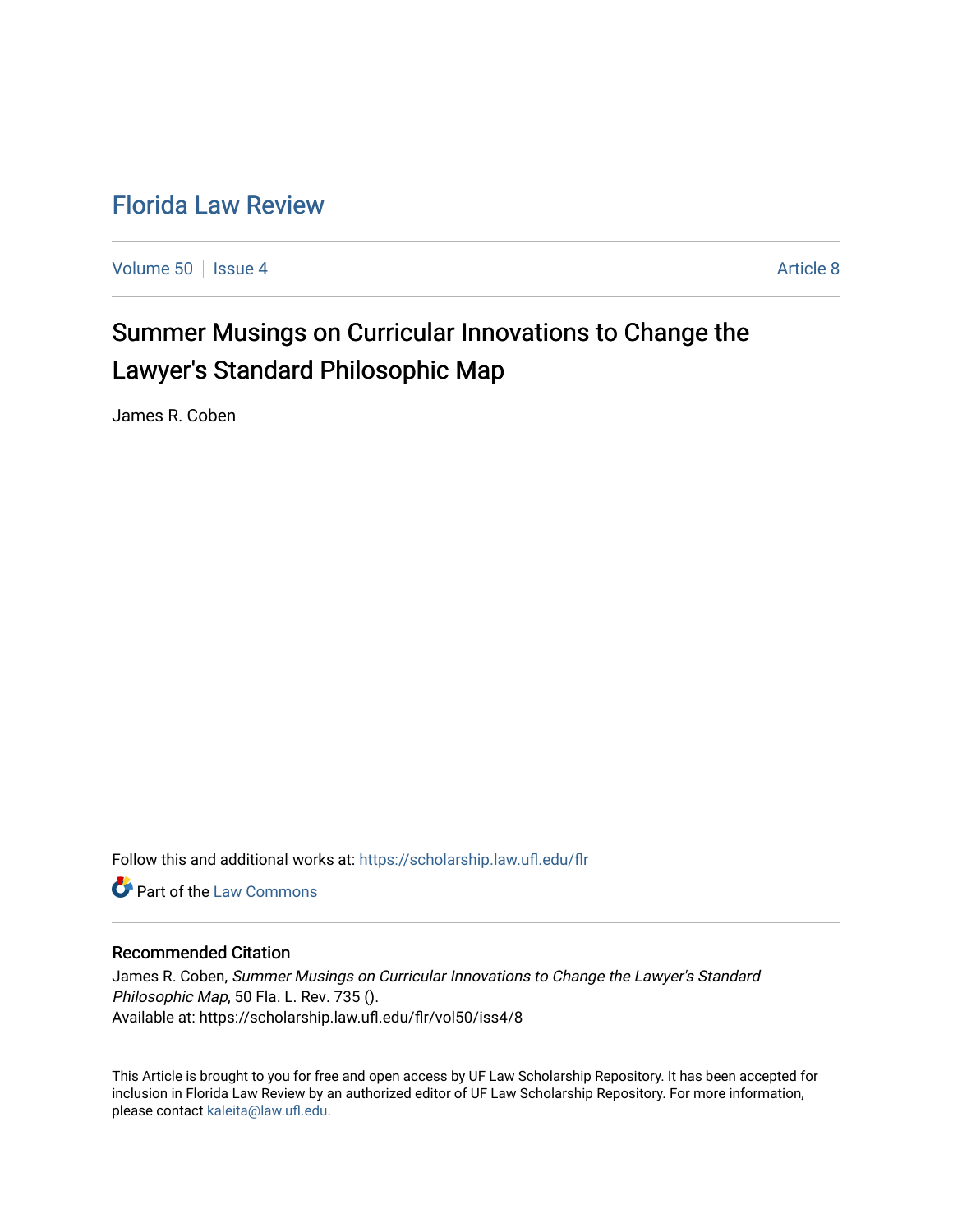# SUMMER MUSINGS ON CURRICULAR INNOVATIONS TO CHANGE THE LAWYER'S STANDARD PHILOSOPHICAL MAP

## *James R. Coben\**

|  | II. THE STRAITJACKET OF THE DOMINANT PARADIGM 737 |
|--|---------------------------------------------------|
|  |                                                   |
|  |                                                   |
|  | 2. Integration Into Advanced Courses 747          |
|  | 3. Separate Dispute Resolution Courses  747       |
|  |                                                   |
|  | B. What Difficulties Were Encountered  748        |
|  | C. How the Work Was Received on the Campus  749   |
|  |                                                   |
|  | E. An Estimate of the Likelihood that the         |
|  | Reform Undertaken Will Be Institutionalized 750   |

## I. INTRODUCTION

Having walked the hallways of faculty row during June for a decade, I would have thought that I was immune from the predictable annual cycle of malaise. My colleagues teaching first year courses are prone to grumble about unsatisfying textbooks; graduating students moan about bar exam preparation; non-matriculating students who have neglected their summer job search scramble to find positions. Everyone in my university-wide community seems a little down as they consider the short duration of the summer to come and the long list of commitments made. This year I too find myself succumbing, despite trying to be optimistic about the efficacy of our FIPSE-inspired\*\* Alternative Dispute Resolution (ADR) curriculum innovation efforts. After all, at its core the project is tackling a Herculean task-effecting change in what Leonard Riskin defined years ago as the "lawyer's standard philosophical map."<sup>1</sup>

<sup>\*</sup> Clinical Instructor of Law, Interim Director of Dispute Resolution Institute, Hamline University School of Law; B.A., 1979, Williams College; **J.D.,** 1986, Northeastern University School of Law.

<sup>\*\*</sup> FIPSE is the U.S. Department of Education's Fund for the Improvements of Post-Secondary Education (FIPSE).

*<sup>1.</sup> See* Leonard L. Riskin, *Mediation and Lawyers,43* **OHIO ST. L.J.** 29,43-44 (1982). **This**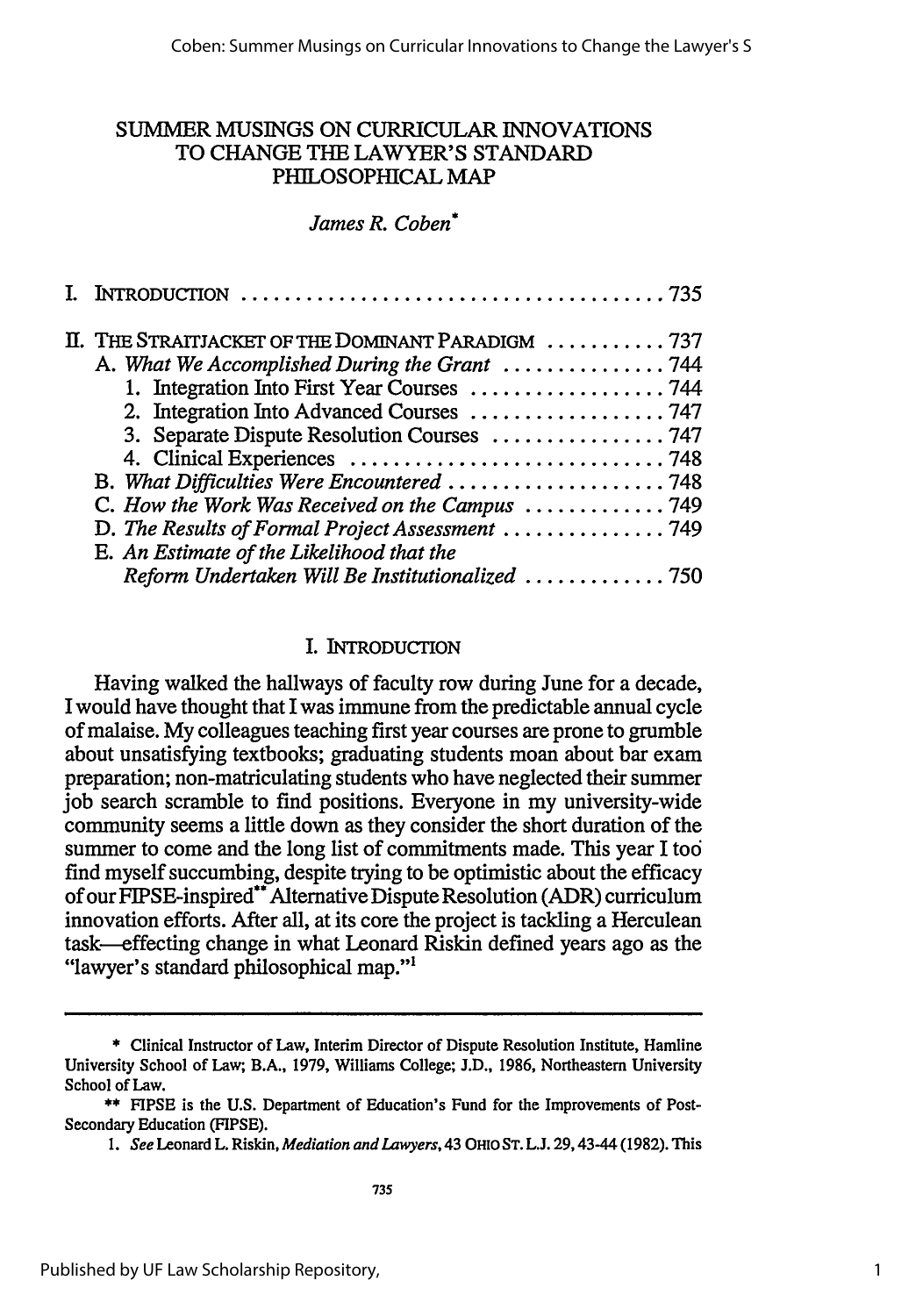**(Vol. so**

When Hamline's participation in the grant was announced several years ago, we at Hamline saw it as an opportunity to help achieve our stated strategic-plan objective to ensure that every graduating student "will have basic knowledge about ADR and the opportunity for simulation experience in ADR."<sup>2</sup> Our FIPSE grant working-group<sup>3</sup> established the following objectives to guide our curriculum-development effort: (a) emphasize the importance of ADR by formally recognizing it as "substance"; (b) help students confront the standard philosophical map of lawyers and promote an "alternative" definition of lawyer as "problem-solver";4 (c) provide a baseline familiarity with rule vs. interest and position vs. interest<sup>5</sup> distinctions; and (d) provide a definitional overview of ADR processes and ways they differ from the traditional litigation model. The working group concluded that a student leaving Hamline should have a combination of substantive knowledge, skills training, and experience to: (a) effectively listen to a client; (b) understand legal and other interests; (c) choose the most appropriate dispute resolution process; and (d) differentiate between law as a tool for justice and law as a tool to accomplish individual client objectives.

On paper, I can make a strong case for having accomplished a great deal during the two years of the FIPSE project, as well as the subsequent academic year just completed. Indeed, with the tremendous cooperation of my colleagues, at Hamline we have pledged to continue many ADR-related curricular innovations in the first year (which are described in detail below). Despite such progress and considerable good will and enthusiasm from all involved, I am not as convinced as I would like to be that our efforts actually influence student perceptions of a lawyer's work. After all,

*4. See* Leonard L. Riskin, *Understanding Mediators' Orientations, Strategies, and Techniques: A Grid for the Perplexed, I* HARV. NEGOTIATION **L.** REV. 7, 14 (1996). This problem-solving approach, in contrast to a traditional, more purely adversarial, positionalbargaining approach, "seeks to bring out and meet the underlying interests of the parties-i.e., the needs that motivate their positions." *Id.*

*5. See WILIAML.* **URY ETAL,** *GETrINGDISPUTES* **RESOLVED: DESIGNING** *SYSTEMSTOCUT* **THE COSTS OFCONFUCr 5** (1988) (defining interests as "needs, desires, concerns, fears-the things one cares about or wants. They underlie people's positions--- the tangible items they say they want.").

standard philosophical map is based on two basic assumptions: "(1) that disputants are adversaries-i.e., if one wins, the others must lose-and (2) that disputes may be resolved through application, by a third party, of some general rule of law." *Id.* at 44.

<sup>2.</sup> Hamline University School of Law Strategic Plan, Mar. 1995, at 6 (copy on file with author).

<sup>3.</sup> In addition to the author, working-group members included Professor Ed Butterfoss (now Dean of the Law School), Associate Professors Marilynne Roberts and Bobbi McAdoo (since June 1998 Professor of Law and Director of Advanced Studies at the University of Missouri-Columbia School of Law), Legal Writing Director Alice Silkey, and Kenneth Fox, Director of Conflict Resolution Program Development at Hamline University.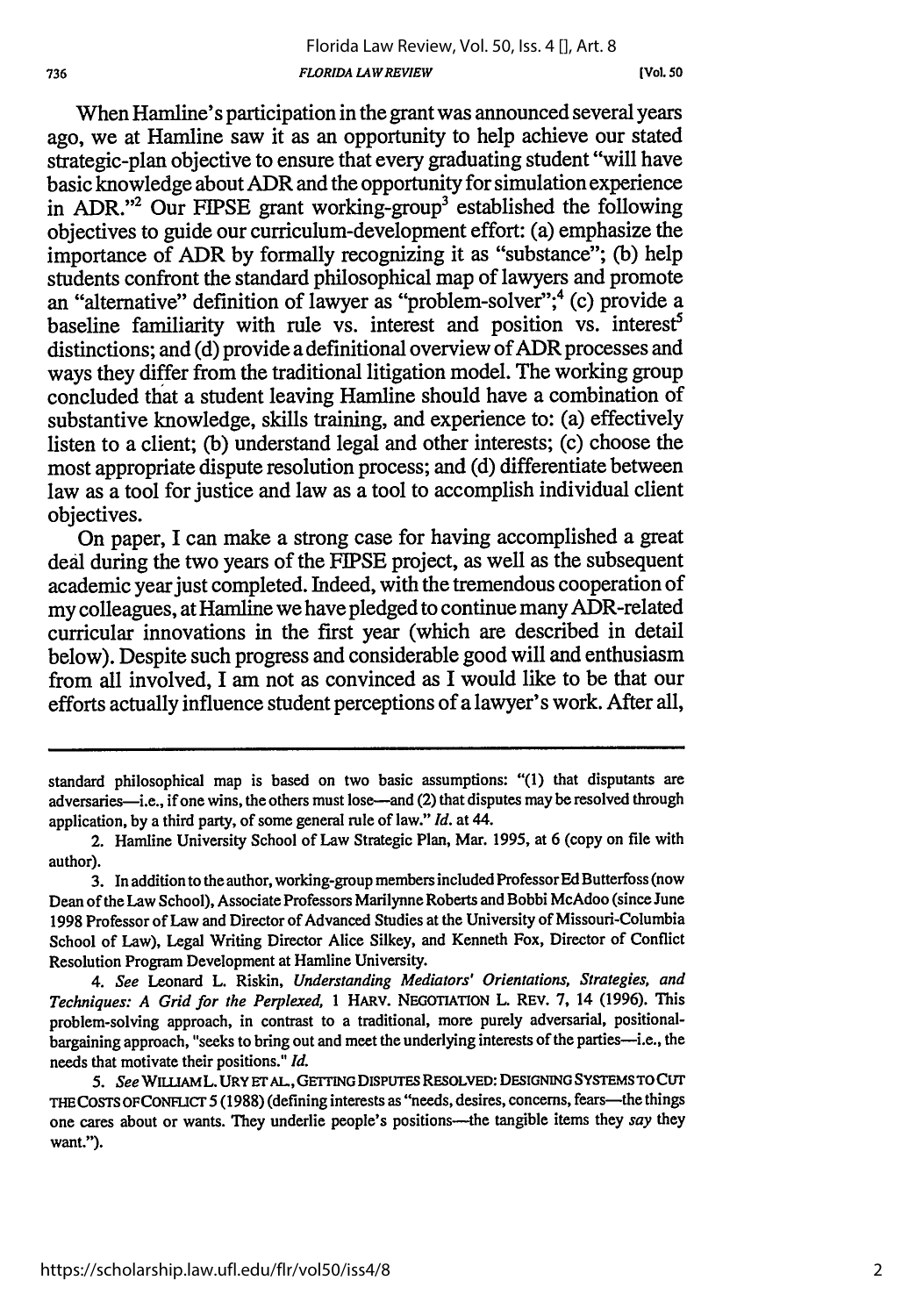19981

Coben: Summer Musings on Curricular Innovations to Change the Lawyer's S

*SUMMER MUSINGS ABOUT CURRICULAR INNOVATIONS*

737

changing student perceptions should be the goal of these curricular innovations.

## II. THE STRAITJACKET OF THE DoMINANT PARADIGM

My current uncertainty stems from three unrelated conversations at the semester' s end. The exchanges leave me convinced that the traditional first year curriculum not only benignly imprints what Riskin refers to as the standard philosophical map of lawyering, but actually accomplishes something more maleficent. First year students become wrapped in a doctrinal straitjacket from which they (and we) need Houdini-like skills to escape. The basic fabric is made up of the two fundamental assumptions noted by Riskin as part of the standard philosophical map.<sup>6</sup> But the jacket comes loaded with a host of additional ideological "straps" reinforced over and over again by the traditional curriculum of first year, including the notion of law as the exclusive measure of fairness and equity, the assumption that justice is done within the adversarial system when the zealous advocate vigorously represents her clients' interests without regard to other's interests, $\bar{7}$  and the idea that a duty exists to zealously exploit rules and processes to aid the client. We are faced with the monumental task of encouraging critical examination by first year students of these foundational assumptions of professional identity, or more overtly, giving them permission and help to loosen or even remove the ideological straps that bind them into often extraordinarily unproductive behavior.<sup>8</sup>

The first disheartening exchange involved debriefings with second and third year students enrolled in my ADR clinic.<sup>9</sup> Each year for the last five, students in my ADR clinics have, as a small part of their required course work, played the role of mediator in 90 minute simulated settlement conferences. The settlement conferences are held in mid-April as the

*<sup>6.</sup> See* Riskin, *supra* note 1.

*<sup>7.</sup> See, e.g.,* MODEL RULES OF PROFESSIONAL CONDUCr, PMBL 7 (1997).

*<sup>8.</sup> See Riskin, supra* note **1,** at44. Students face many pitfalls, including blindness to critical information, remaining unaware of interconnections between and among disputants, being insensitive to and ignoring emotional needs of all parties, and an inability to recognize the importance of non-legal and non-material interests. *Id.* at 44-45.

<sup>9.</sup> This clinic takes advantage of a collaboration between Hamline, the Minneapolis office of the Equal Employment Opportunity Commission (EEOC), the Minnesota State Department of Human Rights, and the Minnesota State Office of Dispute Resolution. Students are offered the opportunity to represent discrimination claimants in mediation proceedings. The clinic is designed to focus on the role of the lawyer in alternative dispute resolution venues, including but not limited to mediation. As part of their clinic work, students represent victims of alleged employment discrimination whose cases have been referred to mediation by the EEOC or State Department of Human Rights. Students also are trained as mediators, observe ADR processes conducted by court appointed neutrals, and conduct court-annexed housing-court and conciliation-court mediations.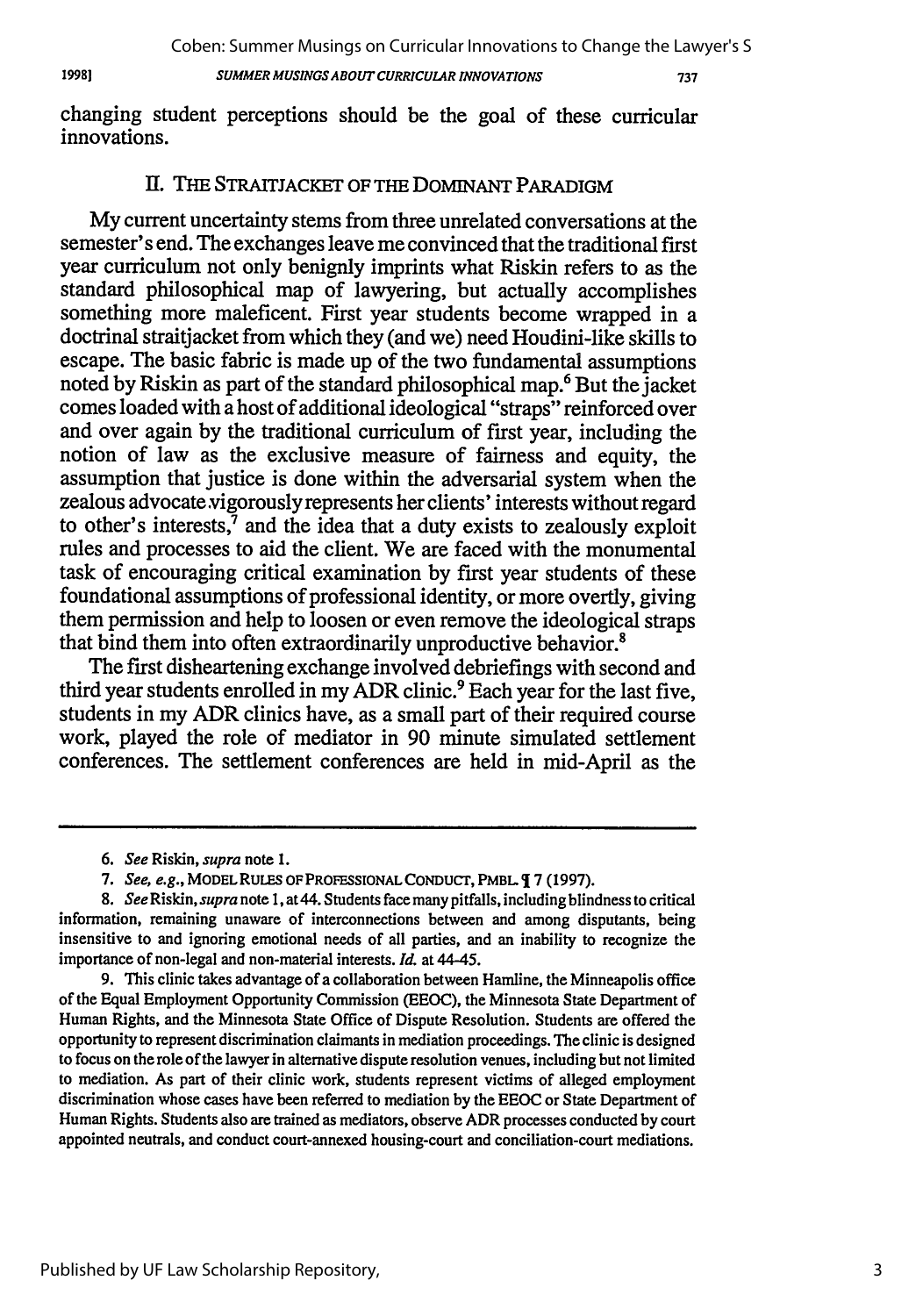#### *FLORIDA LAWREVIEW*

culminating exercise in a year-long simulation<sup>10</sup> used by Professor Jim Pielemeier, in one section of our first year civil procedure course. Each clinic student mediates with three first year students who role-play as attorneys for the three different parties in the simulation.

As always, I eagerly awaited the simulation debriefings. This time around, I was anticipating feedback that the first year lawyers were particularly adept at thinking beyond the narrow legal problems presented and would focus on a broad range of client interests in a problem-solving manner. I expected a wide array of creative settlements, involving mutual promises of much more than simple exchanges of cash. After all, these first year students had been, relative to other first year Hamline classes, virtually bombarded with the concept of interests, including multiple mediation exercises where they observed or participated as parties, lawyers, or neutrals. Alas, as the debriefing unfolded, I felt myself sinking ever more deeply into my chair.

Notwithstanding the barrage of ADR content, my clinic student mediators collectively reported that the concept of "interests" appeared to be as foreign to their first year lawyer role players as fruit trees on the moon. The clinic students succinctly summarized it for me:

Look, day in day out, the first years read cases with winners and losers. Everything on mediation and ADR was so obviously alternative and not mainstream that it [was] easily rejected. This interest stuff is great in theory but in reality people know that lawyers are tough bargainers concerned by the bottom line.

I sunk lower in my chair and listened. They continued, "[W]hat seemed to matter most was how well the role players got along with each other and whether the concessions in monetary demands made during the negotiation dance were logical."

I interrupted in a hopeful tone, "Were the student lawyers at least able to articulate their client's interests beyond a simple monetary demand?"

One of the better student mediators in the group responded, "I asked about the parties' interests, every which way I knew how and they [the first years] just looked at me like I was from another planet."

This dose of reality from my clinical students was quickly reaffirmed several days later in a conversation with Associate Professor Marilynne Roberts, a stalwart proponent and supporter of our efforts. Professor Roberts mentioned to me in the hallway that few, if any, of the students in

**<sup>10.</sup>** See **PHIuP G. SCHRAG, CIVIL PROCEDURE:** A **SIMULATION SUPPLEMENT (1990). The** simulation helps students explore civil procedure **by** following the processing of a tort case in federal district court.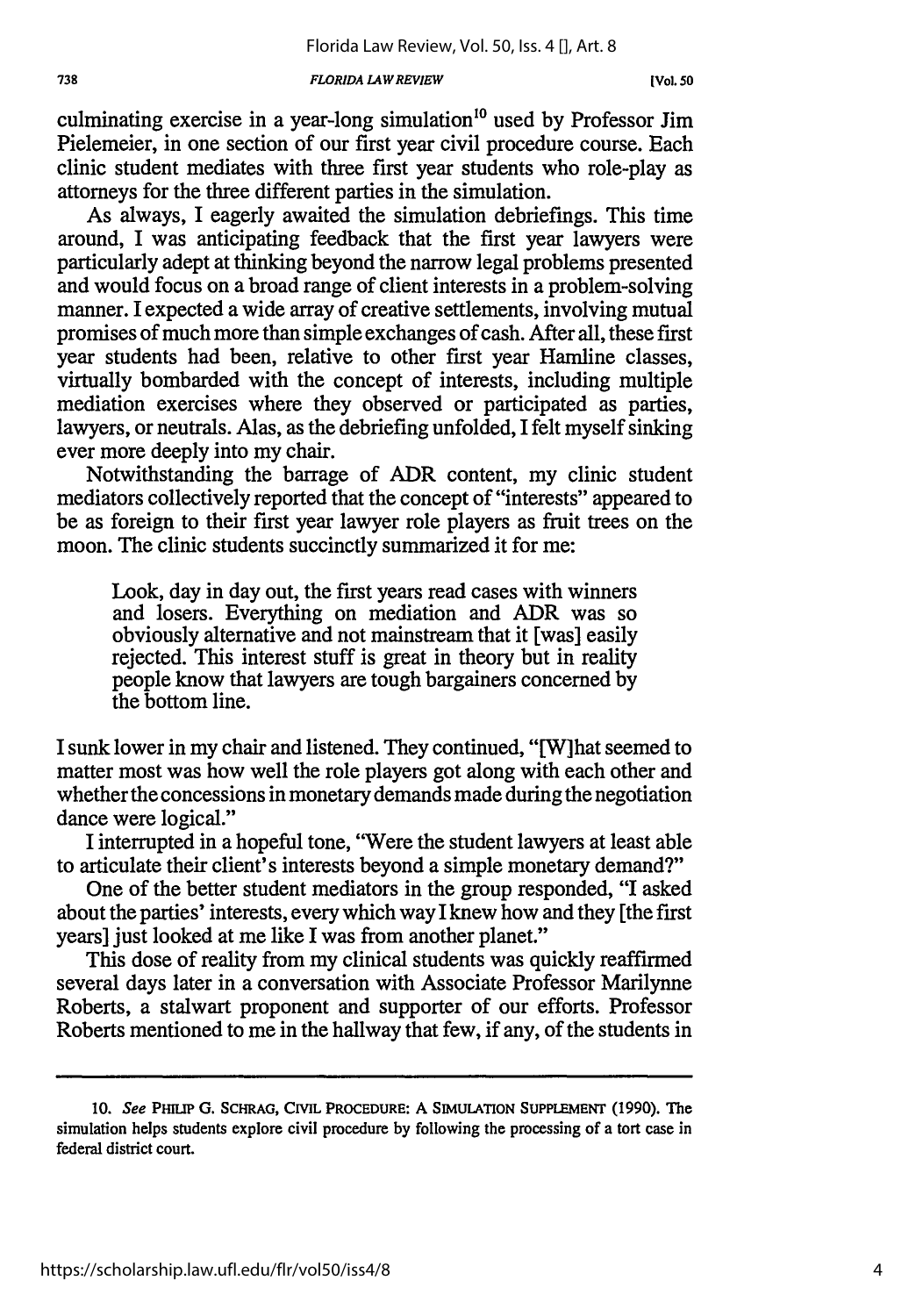#### *SUMMER MUSINGSABOUT CURRICULAR INNOVATIONS*

her Torts II class, took up her invitation, clearly outlined in the call of one of her final exam questions, to discuss parties' interests.<sup>11</sup> This mildly surprised me because many students probably would report feeling an "onslaught" of focus on interests and problem-solving in Professor Roberts' class compared to other classes in this law school (and I suspect anywhere in the nation). Yet when push came to shove and the students were in exam mode, the blinders to "interests" were on.

The third conversation occurred several days later when I sat down with Alice Silkey, the director of our legal writing program, to review confidential surveys of the various ADR-related activities used in her program this past year. We noted that while many students commented favorably on the simulations, a common refrain was that "the alternative stuff' took them away from their "real work," which they defined narrowly as writing legal research memos. Many students also noted that one ADR exercise was enough. They "got it" without needing a second dose.

My initial reflections on these three unrelated conversations were entirely dismissive. I was tempted at first glance to chalk up my clinic students' critique of the first years to the arrogance of upperclassmen. I was interested in, but not dismayed by, Professor Roberts' report about her Torts exam. After all, I rationalized, the call of the question was precise in asking about potential causes of action and the most likely outcome if the case proceeded to trial. The reference to interests was oblique. I was also initially inclined to discount the grumbling from the first years about too much ADR in the legal writing program. A colleague reminded me that we heard similar complaints several years ago when we did an intensive legal method "boot-camp" as part of an extended orientation for one of our three first year sections. At that time, a number of students opined six weeks into the semester that they had enough of legal method during orientation and did not need more of it during the first year.

But later, as I sat at my desk pondering our ambitious summer efforts to expand on the foundation created by our FIPSE efforts, I concluded that these three conversations should not be dismissed at all. Implicit in them was an extremely powerful message about the allure of the dominant lawyering paradigm. Simply put, removing the straitjacket is not easy

Marilynne Roberts, Torts II Final Exam (May **18,** 1998) (emphasis added).

**<sup>11.</sup>** The call of the question reads as follows:

Satch's mother comes to you for advice about any kind of recovery she might get for the death of her only beloved son. *She wants other parents made more aware of the dangers of glue sniffing, and to see that hardware stores and clerks know of the provisions of Caledonia law.* Advise her as to potential causes of action, including possible defendants. Regarding each, what is the most likely outcome if the case proceeds to trial?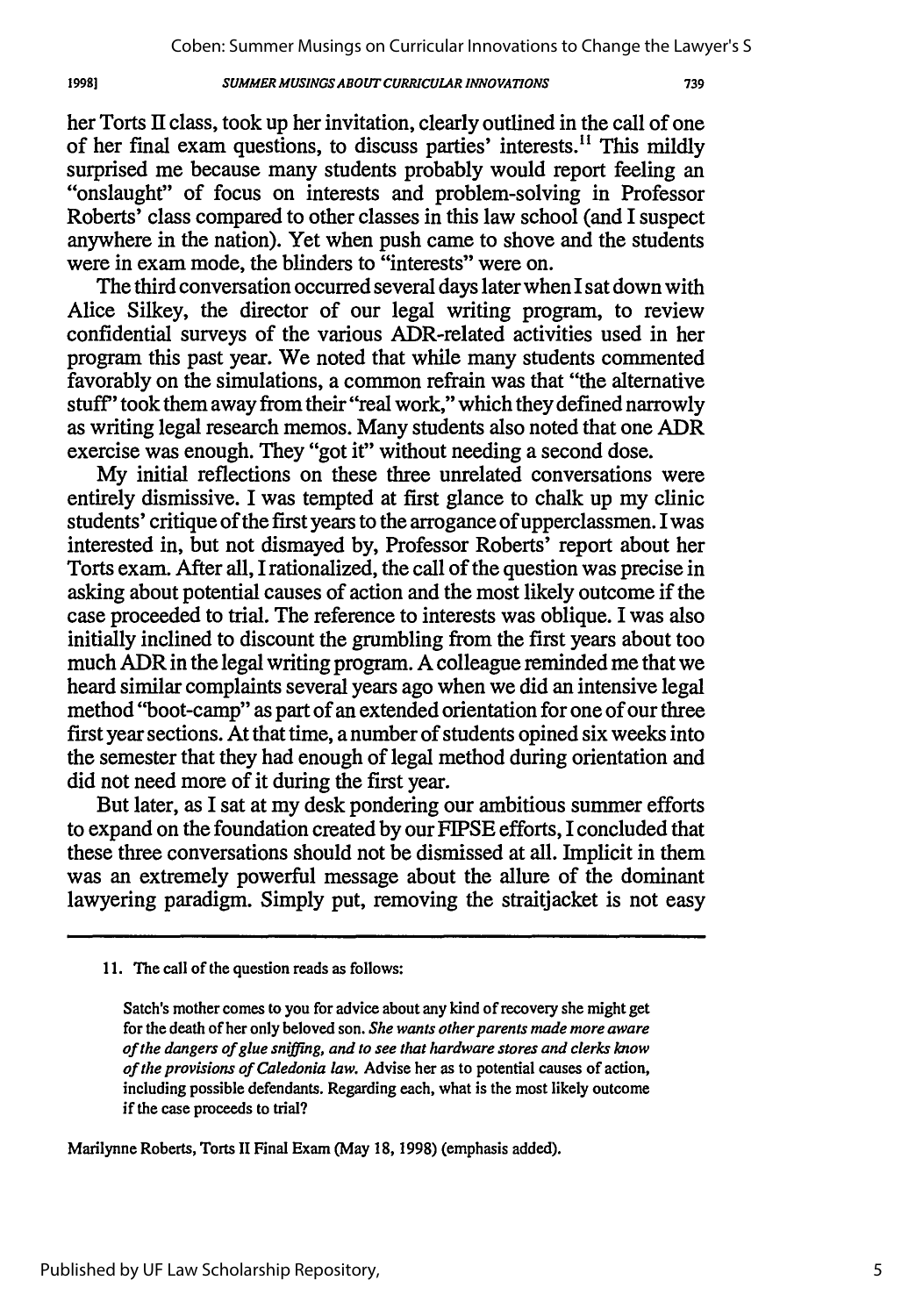**[Vol. so**

740

#### work.

On the bright side, I feel gratified that my predominantly third-year clinical students recognized a problem in the first year students' inability to articulate and negotiate the wide range of their client's interests. Yet, I cannot say that I see the same clarity in my students' self critiques. Indeed, for some time I have been experiencing a clear dissonance between the theoretical discussions about the promise of ADR in the classroom and our actual lawyering performance at the mediation table, which I summarize as follows:12

| <b>Theory</b>                                                                                                                                             | Practice                                                                                                                                                |  |
|-----------------------------------------------------------------------------------------------------------------------------------------------------------|---------------------------------------------------------------------------------------------------------------------------------------------------------|--|
| Mediation is facilitative and the mediator is<br>non-directive (particularly as to outcome)                                                               | Ask/expect/want evaluation from the mediator                                                                                                            |  |
| Legal arguments secondary to client interests                                                                                                             | Articulate/exploit "winning" theory of case                                                                                                             |  |
| Past facts secondary to current needs                                                                                                                     | Dramatic use of past facts to expand power<br>and leverage                                                                                              |  |
| Mediator is an impartial participant without<br>decision-making authority whose primary task<br>is to assure self-determination                           | Active attempts to enlist the mediator in the<br>hope that she will (overtly or subtly) influence<br>a settlement in my client's favor                  |  |
| Interest-based, cooperative bargaining is<br>preferred negotiation technique                                                                              | Positional bargaining ploys and "scripted"<br>strategies regularly employed<br>(escalated<br>demands, threatened walk-out,<br>feigned<br>emotion, etc.) |  |
| Mediation holds promise of much more than<br>simply facilitated negotiation                                                                               | Mediation is nothing more than facilitated<br>negotiation                                                                                               |  |
| In advance of mediation articulate all<br>interests, imagine creative options, and come<br>to the table with open mind toward other<br>possible solutions | Pre-determined settlement objectives (or at<br>least a settlement range) guide a pre-planned<br>strategy                                                |  |
| The client does the talking; lawyer as resource                                                                                                           | Speak for the client; "muzzle" the client                                                                                                               |  |

There are numerous reasons for this chasm between theory and practice,<sup>13</sup> including quality and training of the neutrals themselves and the

<sup>12.</sup> In all candor, I experience the same tensions myself when representing clients and not simply when I supervise students doing so.

<sup>13.</sup> I currently am finishing an article entitled "Confessions of a Mediation Advocate," which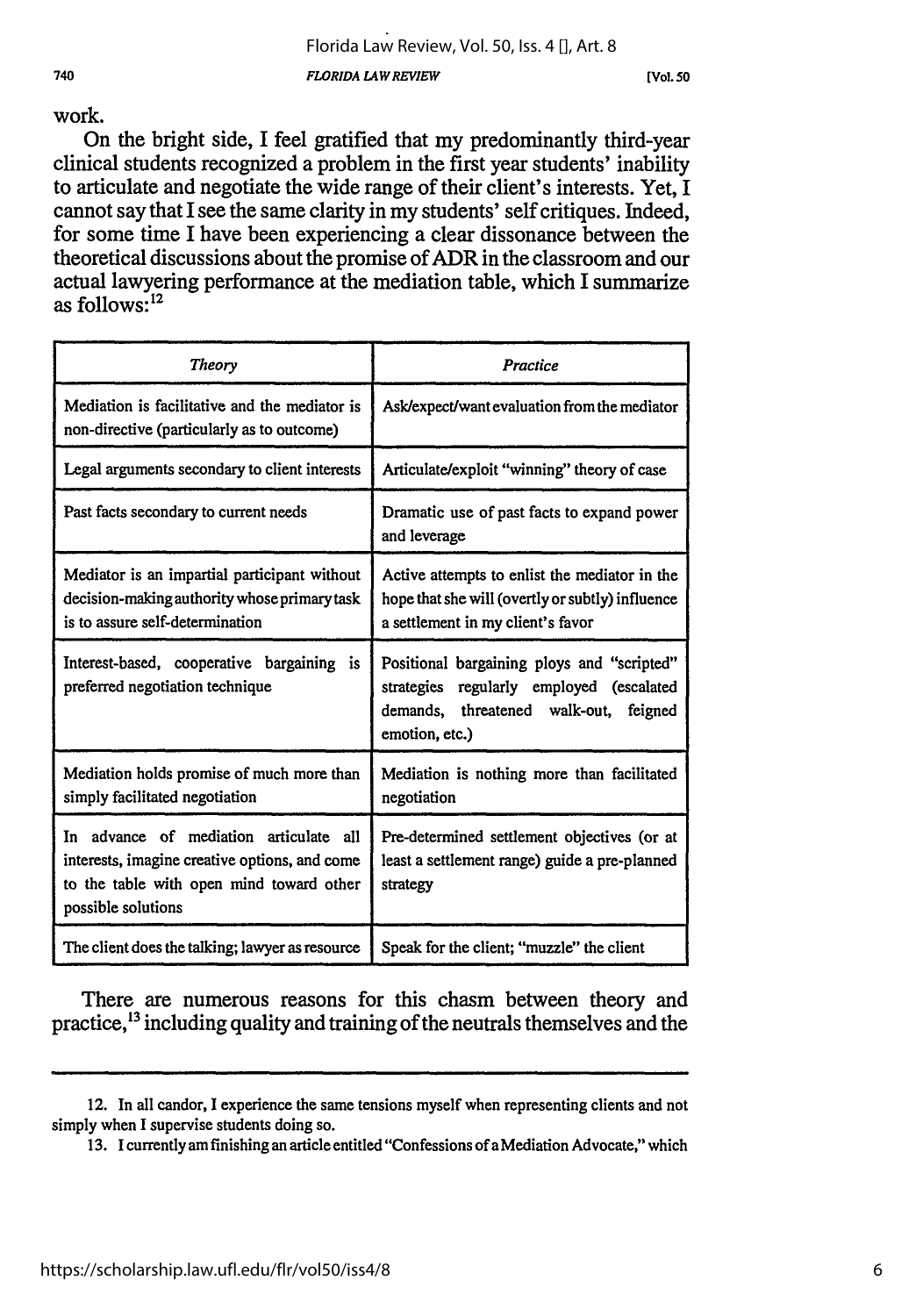#### *SUMMER MUSINGSABOUT CURRICULAR INNOVATIONS*

741

culture of neutral practice (at least as it has emerged and evolved in Minnesota, with a heavy focus on settlement and a highly caucused model of traditional shuttle diplomacy). But the chief culprit, I believe, is the all powerful lawyer's philosophical map which infects the way lawyers view the world in general and problem-solving in particular. Why should I ever have expected that some minor adjustments in the curriculum would allow our students to shed the straitjacket we put them in?

Moreover, day in and day out, my clinical students and I interact with clients who reaffinm this world view. Consumers of our services, being themselves indoctrinated in a competitive, adversarial, positionalbargaining view of the world, are disinclined to moderate our adversarial urges. Clients often urge us to be positional and adversarial. They want and expect us to be aggressive. They want and expect a third party (be she a judge, a mediator, or some other neutral person) to decide who is right. Frequently, our clients do not want to actively participate in resolving the dispute. Lawyers operating within the standard philosophical map, and hindered by the theoretical straitjacket, are especially the wrong people to rely upon to engage clients in a productive dialogue about the advantages and disadvantages of the varied approaches to problem-solving!

Yet this is precisely what we need to equip young lawyers to do for effective practice in the new millennium. To the extent that lawyers have a "default" philosophical map, we would do well to make sure it is that of the collaborative problem-solver, rather than the adversarial, positionalbargainer.

Moreover, I am more convinced than ever that mediation training, as opposed to other aspects of ADR, should be at the center of our effort.<sup>14</sup> The emphases on empathy, effective listening, open-ended questioning, non-directiveness, empowerment and self-determination are hallmarks of what I consider to be an ideal lawyering paradigm, that of the "clientcentered" lawyer.<sup>15</sup>

A client-centered conception assumes that most clients are capable of thinking through the complexities of their problems. In particular, it posits that clients are usually more

more fully explores this theme.

<sup>14.</sup> I say this with some unease. I have always felt a touch of guilt in participating in the massive proliferation of mediation skills training at American law schools. To the extent such training unintentionally conveys the message that full-time careers as neutrals await a significant percentage of each graduating class, the effort is misguided. Moreover, as a former board chair of a state-funded community dispute resolution program, I am especially concerned that the growing domination of mediation by lawyers actually does harm to the development of the field precisely because of the standard philosophical map, see *supra* note **1,** that lawyers bring to the table.

*<sup>15.</sup> See generally* **DAVID A. BINDERET AL.,LAWYERS AS** COUNSELORS: **ACLIENT-CENTERED** APPROACH **(1991).**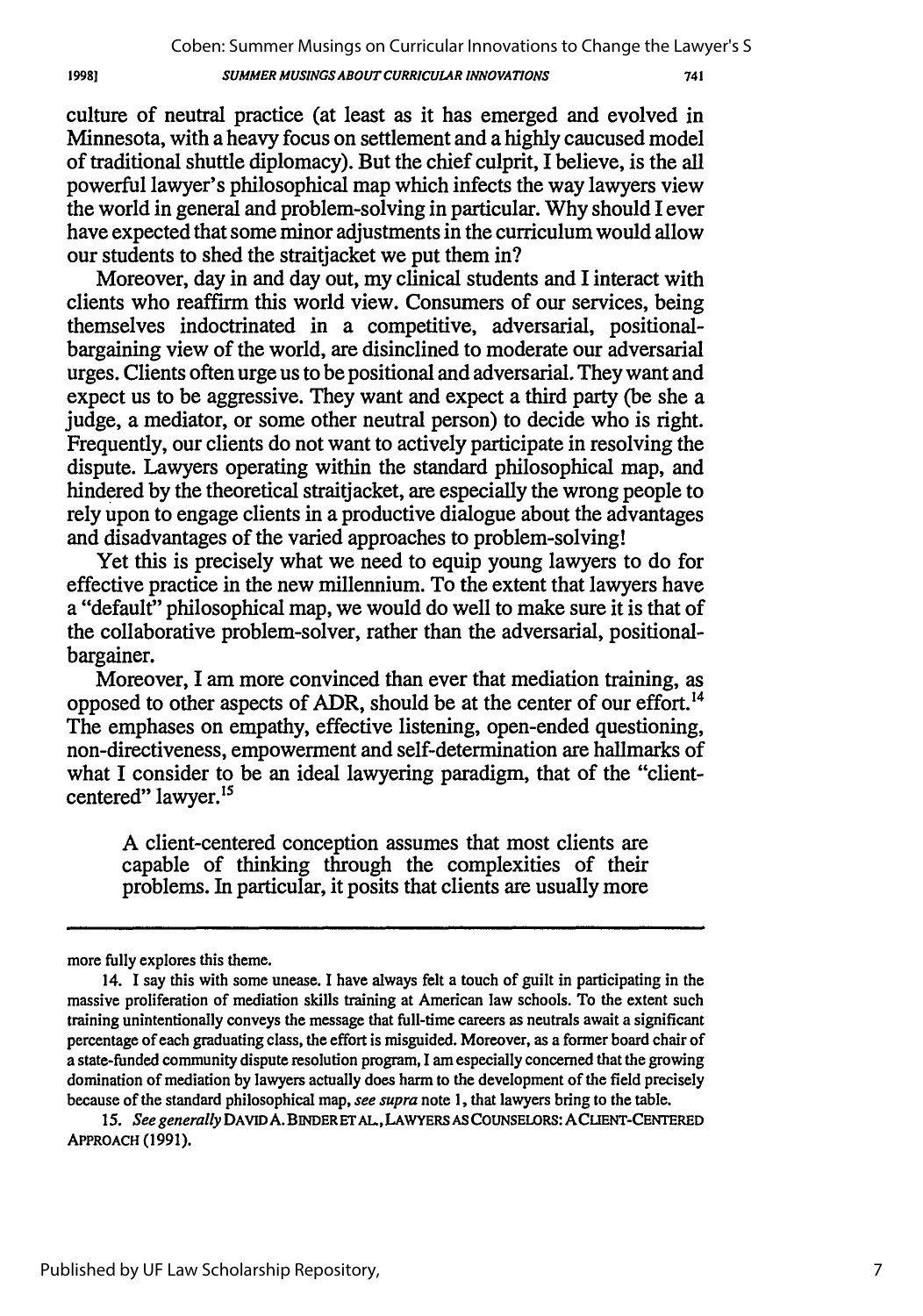expert than lawyers when it comes to the economic, social and psychological dimensions of problems. The clientcentered conception also assumes that, because any solution to a problem involves a balancing of legal and nonlegal concerns, clients usually are better able than lawyers to choose satisfactory solutions. Moreover, the approach recognizes that clients' emotions are an inevitable and natural part of problems and must be factored into the counseling process. Finally, the approach begins with the assumption that most clients seek to attain legally legitimate ends through lawful means $16$ 

This model of lawyering is far more likely to yield dispute resolution that reflects a clients' actual, and varied, interests.

Moreover, the emphasis in mediation on the need for empathy, and the importance of recognizing and interpreting multiple levels of communication,17 is dramatically undervalued in traditional teaching about the work of a lawyer, much to the detriment of effective interviewing and counseling." The client-centered approach is also, **I** would argue, most

16. *See id.* at 17. The "traditional" lawyering model is in stark contrast:

[L]awyers view client problems primarily in terms of existing doctrinal categories such as contracts, torts, or securities. Information is important principally to the extent the data affects the doctrinal pigeonhole into which the lawyer places the problem. Moreover, in the traditional view, lawyers primarily seek the best "legal" solutions to problems without fully exploring how those solutions meet clients' nonlegal as well as legal concerns.

#### *Id.*

**17.** *See, e.g.,* KIMBERLEE K. KOVACH, MEDIATION: PRINCIPLES ANDPRACTICE **31-35** (1994). *18. See, e.g.,* Gay Gellhorn, *Law and Language: An Empirically-Based Model for the Opening Moments of Client Interviews,* 4 CuNICALL. REV. **321,327 (1998).** Based on empirical data, Gellhorn theorizes:

[C]lients reveal critical self-information in their opening words, regardless of when those words occur and regardless of the legal interviewer's role in eliciting them. This information usually is not acknowledged **by** legal interviewers, with negative consequences. Failure to hear and see affects the legal interviewer's ability to form a relationship with a client, to comprehend the full range of information the client needs to share, and to collaborate with the client to tell a story in legally and emotionally effective language.

*Id.* (footnote omitted). Gellhorn goes on to note that "[t]oo often, legal professionals troll for 'facts,' ignoring that their clients do not present 'facts' in isolation from the context of their lives. Emotional expression is a recurrent event that should be expected, and lawyers should be prepared to respond." *Id.* at **322.**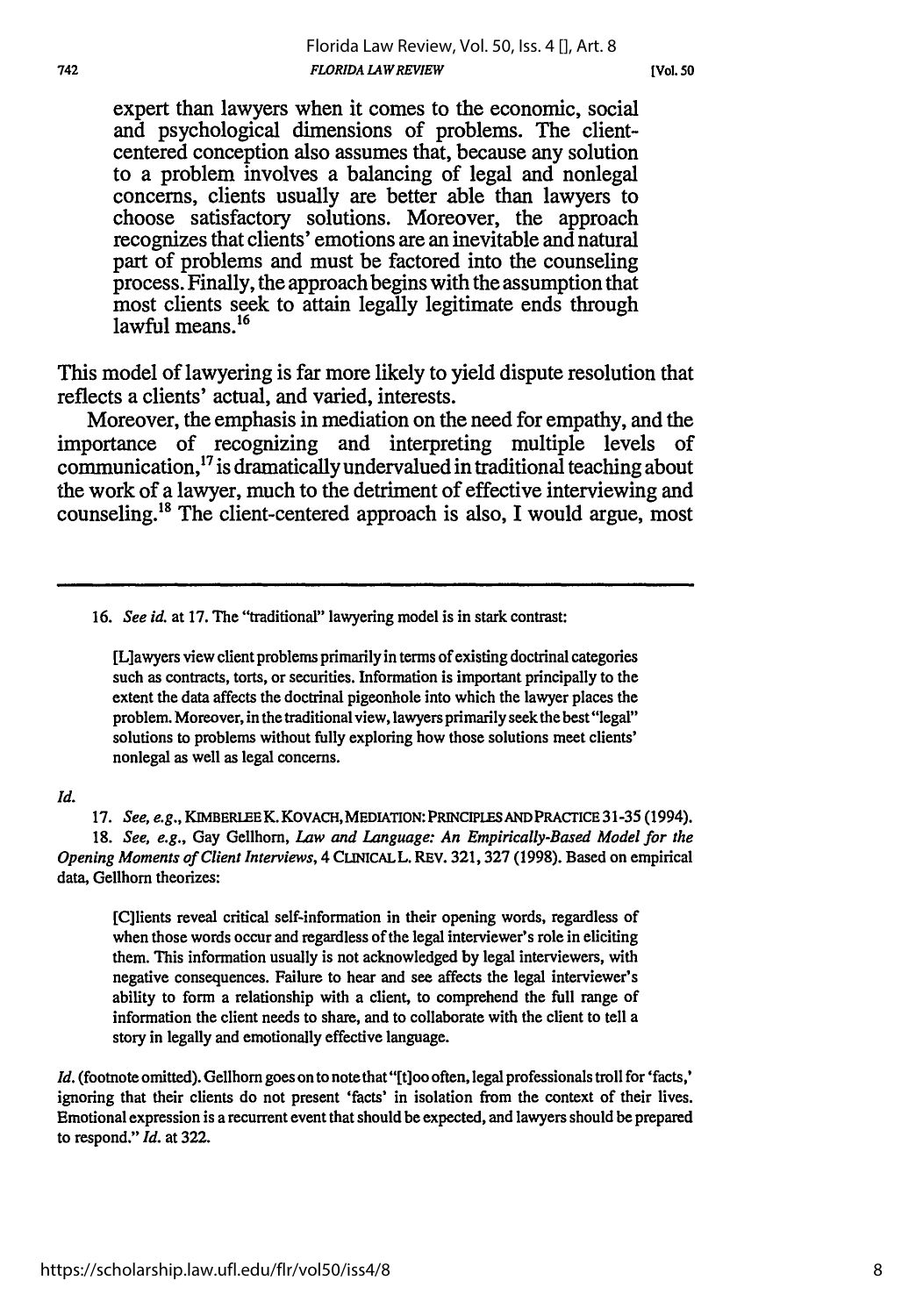conducive to individual lawyer well-being.<sup>19</sup>

As a clinician, I believe I have a unique window (relative to others in the legal academy) to evaluate how our traditional teaching model affects young lawyers. For the most part, I interact with third year students, many of whom interact with clients for the first time under my supervision. Many say outright that they feel they have been "damaged" by the law school experience. Debriefings of initial interviews by my students with new clients are most telling. For example, when I handled immigration and family unification cases in one of our clinics serving the region's diverse Southeast Asian community, I regularly witnessed interviews. Cambodian clients would relate ghastly personal stories of escape from the killing fields or Hmong refugee clients would describe their flight from the Pathet Lao through the mountains of Laos and across the Mekong River to Thai border camps. Many clinic students would, at initial interviews, be so extremely emotionally detached and unempathetic, that their relationship with the client was severely harmed. A typical exchange in an interview of this type might go as follows:

Client: "And then we ran to the shore and jumped into the water. The bullets were striking everywhere. My husband was hit in the right shoulder and went under. I tried to hold him up but the waters carried him away. I never saw him again." [breakdown into tears] Student attorney: "What happened next?"

In debriefing such an interview, I always ask if the student would have responded the same way prior to law school. "Of course not," would be the universal response. "As a person, I would want to reach out to her, and acknowledge her pain in some way and express my awe at what she has lived through."

"What about as a lawyer?" I ask.

'Well, a lawyer is different," comes the inevitable response. In the hope the initiatives here at Hamline might be helpful to others

<sup>19.</sup> Of course, current professional rules deem consideration of the lawyer's well-being irrelevant and ethically dangerous. *See, e.g.,* **MODELRULES** OFPROFESSIONALCONDUCT Rule **1.7** cmt.6 (1997). But must this be so, especially in light of widespread dissatisfaction with practice felt by so many lawyers, many of whom choose to leave the profession altogether?The developing body of therapeutic jurisprudence suggests that "law itself can be seen to function as a kind of therapist or therapeutic agent. Legal rules, legal procedures, and the roles of legal actors (such as lawyers and judges) constitute social forces that, whether intended or not, often produce therapeutic or antitherapeutic consequences." BruceJ. Winick, *The Jurisprudence of Therapeutic Jurisprudence,* 3 PSYCHOL **PUB. POL'Y** & L. 184, 185 (1997). Evaluating the consequences of the adversarial, positional-bargaining paradigm on the advocate merits study to ascertain whether, in the language of therapeutic jurisprudence, "the law's antitherapeutic effects can be reduced, and its therapeutic effects enhanced, without subordinating due process and other justice values." *Id.*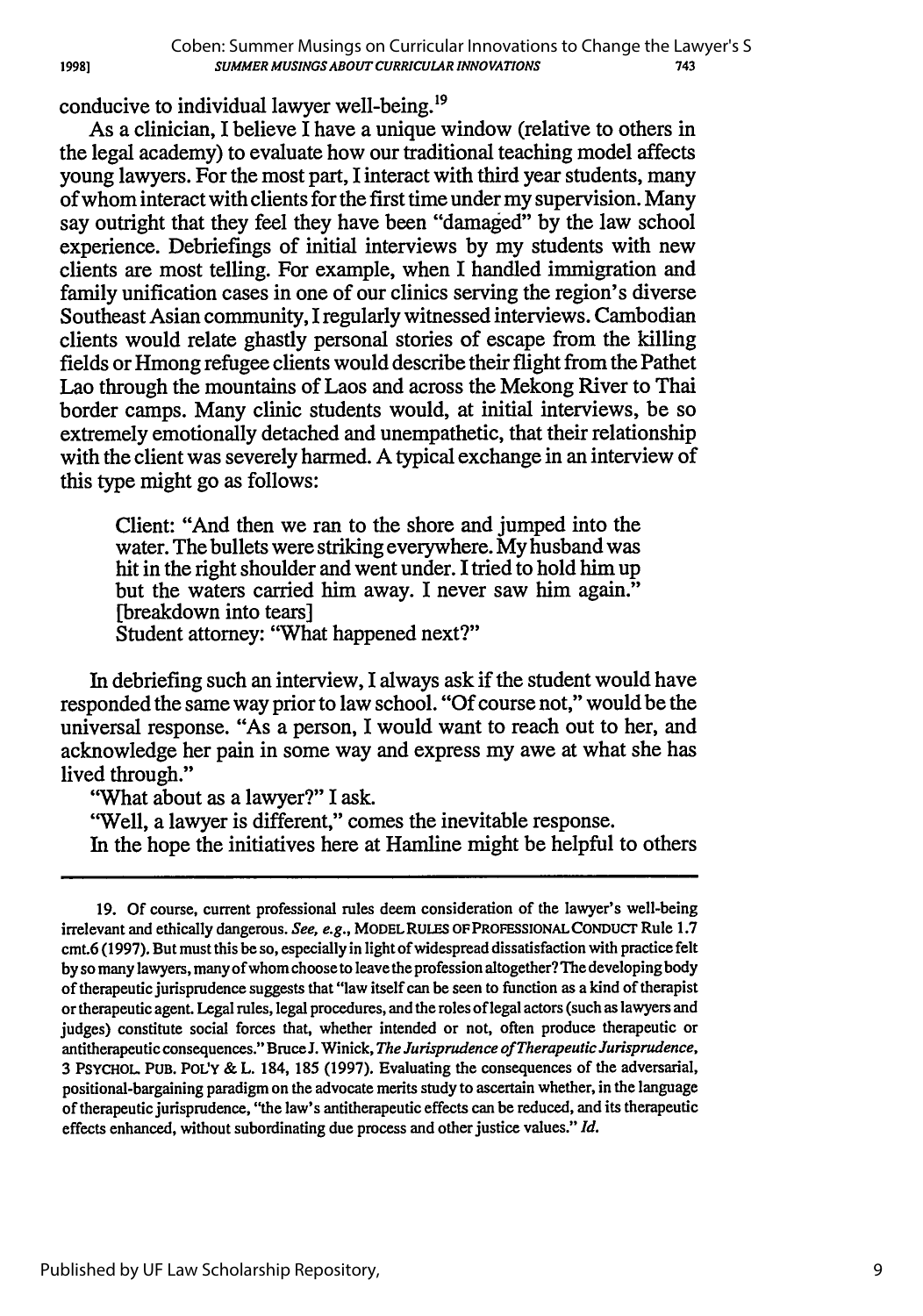**[Vol. 50**

moving forward to challenge the traditional lawyering paradigm and help imprint a different standard philosophical map, I have summarized below the results of our efforts over the two years of the grant and the academic year that followed.

#### A. *What We Accomplished During the Grant*

#### **1.** Integration Into First Year Courses

Our first year class was divided into three sections: morning, afternoon, and all day. We chose to provide different levels of ADR activities in each of the three sections. In part, the program design was driven by realistic assessments of faculty cooperation. At the same time, we were interested in examining whether different levels of ADR content result in different student perceptions of lawyering.

To provide all first year students with a baseline exposure to ADR, we conducted mediation simulations in all sections of the required first-year legal writing program. In each legal writing section, ten total for Fall 1996 (six different problems) and nine total for Fall 1997 (five different problems), a mediation simulation was derived from the legal writing open memo problem the students had been writing on in their section.<sup>20</sup> Faculty served as mediators; first year legal writing students and third year clinic students volunteered to play the role of lawyers and parties. The exercise had two primary objectives: 1) introduce fundamentals of mediation (including the role of the lawyer in preparing for and participating in the process); and 2) highlight the distinction between rule and interest.

The intensive ADR "push" was in our all-day section. In this section we had cooperative faculty and a civil procedure professor who was already using a year-long simulation giving students client interviewing, case planning, negotiation, and mediation opportunities. To build on this solid foundation, we created special modules for the torts, $21$  contracts, $22$  and

The module required a student lawyer to interview a client (either a potential plaintiff or defendant). The facts of the simulation were derived directly from *LaBrier v. Anheuser Ford, Inc.,*

<sup>20.</sup> One of the 1996 simulations, 'Bartell v. King" is published in INSTRUCTOR'S **MANUAL** FOR DISPUTE **RESOLUTIONAND** LAWYERS (Leonard L. Riskin et al., eds., **2d** ed. **1998)** [hereinafter INSTRUCTOR'S **MANUAL].**

<sup>21.</sup> The torts module and follow-up law firm activity were designed to encourage students to grapple with the following questions as they read cases: (1) What do the parties want to happen (to be answered in a context broader than a specific rule of law)?, (2) Is filing and prosecuting a lawsuit the best way to get there?, (3) What interests are served by litigation? What interests are not served?, and (4) what are the limits of court relief in a particular case? We wanted to encourage students to consider in a more general sense the following two questions: (1) What are the best kinds of problems to have in court?, and (2) what kinds of things do you want to know in advising a client to use litigation or some other form of dispute resolution?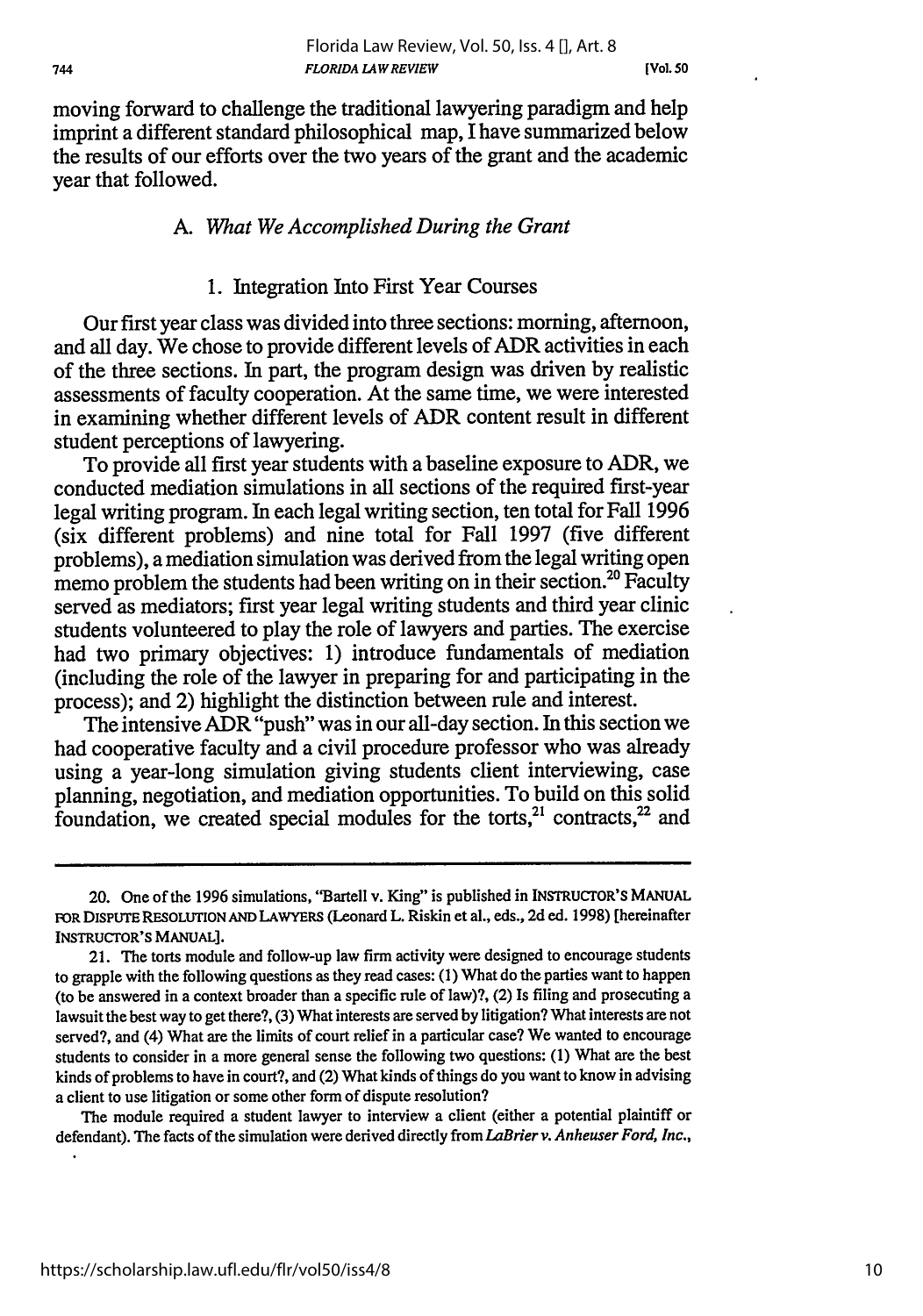*SUMMER MUSINGS ABOUT CURRICULAR INNOVATIONS*

## property<sup>23</sup> classes. The torts and contracts modules were followed up by a

612 S.W.2d 790 (Mo. Ct. App. 1981), a torts case that the students had read approximately a week earlier. Students playing the lawyer's role were instructed to interview the client for thirty minutes, and together with the client, decide what the client should do about the incident described in the simulation materials. The Professor then led a collective debriefing exploring the wide range of questions noted above.

This large group exercise was then followed up three days later with a small group "law firm." Ten members of the faculty volunteered to lead law firm discussions (six students in each section). The law firm was designed to show students that the lessons learned in torts several days earlier were equally applicable to other first year subjects, and indeed throughout the law school curriculum. We demonstrated this linkage in the law firm by asking students to grapple with the questions posed above as they applied to *Local 1330, United States Steel Workers v. United States Steel Co.,* 631 F.2d 1264 (6th Cir. 1980), a case they read and discussed in their contracts class several days earlier.

22. The contracts module and law firm follow-up were designed to introduce students to negotiation and suggest differences between collaborative and competitive negotiation styles. During a special two-hour contracts class, the students role-played "The Mason-Dixon (Product) Line (a.k.a. The Carton Contract)," a transaction negotiation exercise created by Professor William H. Henning, University of Missouri-Columbia School of Law. *See* **INSTRUCTOR'S MANUAL,** *supra* note 20, at 190. They then watched the University of Missouri-Columbia video of the same negotiation *(see* **LEONARD** L. **RISKIN, DISPUTE RESOLUTION AND LAWYER'S VIDEOTAPE SERIES,** Videotape II, Transaction Negotiation: The Carton Contract (West 1991)). The large group exercise was followed up **by** another law firm module ("bridging" the contracts lessons to torts). In the small group meeting, students were asked to participate in pre-negotiation planning of a hypothetical tort case involving premises liability. Students completed a simple pre-negotiation planning instrument that encouraged them to identify each party's interests and assess the likely justiciable outcome before deciding on a negotiating strategy. The hypothetical was derived from *Wassellv. Adams,* **865** F.2d 849 (7th Cir. 1989), a case the students read and discussed in torts several days earlier.

During the law firm module, students were first asked what they gleaned from their first experience as a legal negotiator in the previous day's exercise. Did they self-identify as competitive or cooperative bargainers? Why? Students then discussed the interests of each party in the torts hypothetical and then were asked to predict the likely justiciable outcome of the hypothetical in light of the *Wassell* case they read and discussed in torts class earlier in the week. Finally, in light of their assessment of the likelyjusticiable outcome and each party's interests, students were asked to begin to formulate a negotiation strategy for each party to settle the case without a trial.

23. The property module was designed to teach first year law students that an understanding of the parties' underlying interests is an important part of fully analyzing a case (in addition to traditional case briefing methods, which typically focus on legally relevant facts, issues, rules, application and legal conclusions). Within this overall goal, the exercise has several objectives: (1) to remind/teach first year students that fully understanding a case requires information and analysis beyond what is reported in the appellate opinion, (2) to practice looking past the reported opinion to consider party interests, as well as other contextual issues (such as social or political dynamics), and (3) to link the question of party interests to an exploration of what legal process options, other than traditional litigation, might be appropriate to the case.

We selected one case that would otherwise have been briefed and discussed in the traditional manner, *State v. Shack,* 277 A.2d 369 (N.J. 1971), *reprinted in* **JOHN** W. **SINGER, PROPERTY LAW:** RULES, PoucIEs, **AND** PRACTICE 188-193 (1993). Unlike some other cases in the book, *Shack* contains facts, issues and commentary that naturally lend themselves to a broader exploration of party interests, without the need for additional research or reading. Following the case are notes and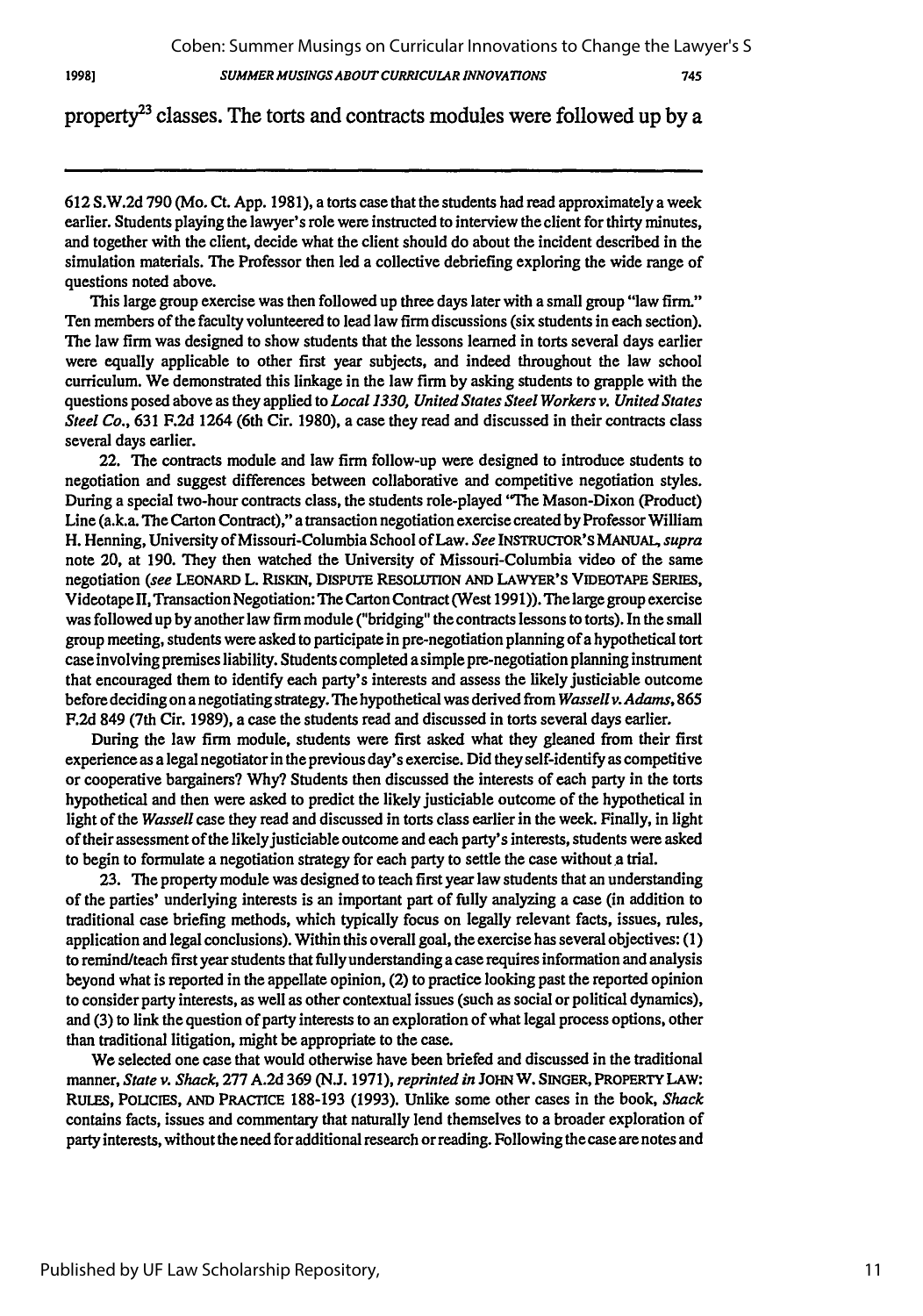law **frmn** (six students and a faculty facilitator) meeting designed to "bridge" the ADR exercises to the classes which do not feature ADR curriculum or exercises.

In the afternoon section, we created a single, two-class civil procedure module.<sup>24</sup> Students in that section also spent one criminal law class focusing on restorative justice. There were no law **firm** activities in the afternoon section.

Here are the activities completed, organized **by** section (each section containing between **51** and **62** students):

| All Day Section   | 1) Mediation Simulations in all Legal Writing Sections<br>2) Torts Module and Follow-up Law Firm<br>3) Contracts Module and Follow-up Law Firm<br>4) Civil Procedure Year Long Simulation<br>5) Property Module: Using Case Briefs to Explore Interests |
|-------------------|---------------------------------------------------------------------------------------------------------------------------------------------------------------------------------------------------------------------------------------------------------|
| Afternoon Section | 1) Mediation Simulations in all Legal Writing sections<br>2) Civil Procedure Case Evaluation Exercise<br>3) Criminal Law Presentation on Restorative Justice                                                                                            |
| Morning Section   | 1) Mediation Simulations in all Legal Writing Sections                                                                                                                                                                                                  |

questions regarding the role of law in dispute resolution. *See* SINGER, *supra,* at **193-97.** Other cases with similar characteristics would also work.

We told students in advance that we would treat the case somewhat differently than other cases and would discuss alternative processes. We did not ask them to brief it for party interests. Discussion of the case in class began with the traditional Socratic method and a narrow focus on traditional legal analysis.

We then shifted the discussion to raising questions to uncover underlying party interests and to exploring the broader context in which *Shack* was brought. *Shack* raises public policy issues regarding the right to exclude from private property and is set during the time farmers versus migrant farm workers' rights were being tested. *See Shack,* 277 A.2d at 369-75. Students were asked to put themselves in the position of counsel for the parties and then discuss how, in light of the broader context of the case and the identified party interests, they would advise their clients. The property module, "Using Case Briefing to Explore Interests" by Kenneth Fox, is reproduced in INSTRUCTOR'S MANUAL, *supra* note 20, at 91.

24. This two-class module, designed by civil procedure Professors Bobbi McAdoo and David Cobin (and conducted in David's civil procedure class), was created to introduce students to examples of facilitative, evaluative, and adjudicative ADR processes and factors that should be considered in choosing an ADR forum. In part one of the module, students were asked to consider what ADR process should be used to resolve the issues presented in *Garcia v. Hilton Hotels Int'l.,* 97 F. Supp. 5 (D. P.R. 1951), a defamation case that they had read earlier in the week as part of an introduction to Federal Rule of Civil Procedure 12(b)(6).

In part two of the module, students participated in an arbitration and mediation exercise called Senate Table. Gary Weisman & Barbara McAdoo, *The Senate Table: An Introductory Adjudication/Mediation Exercise, in* INSTRUCrOR'S MANUAL, *supra* note 20, at 60. In the exercise, students first present a dispute to an arbitrator, but then process the same dispute as a mediation.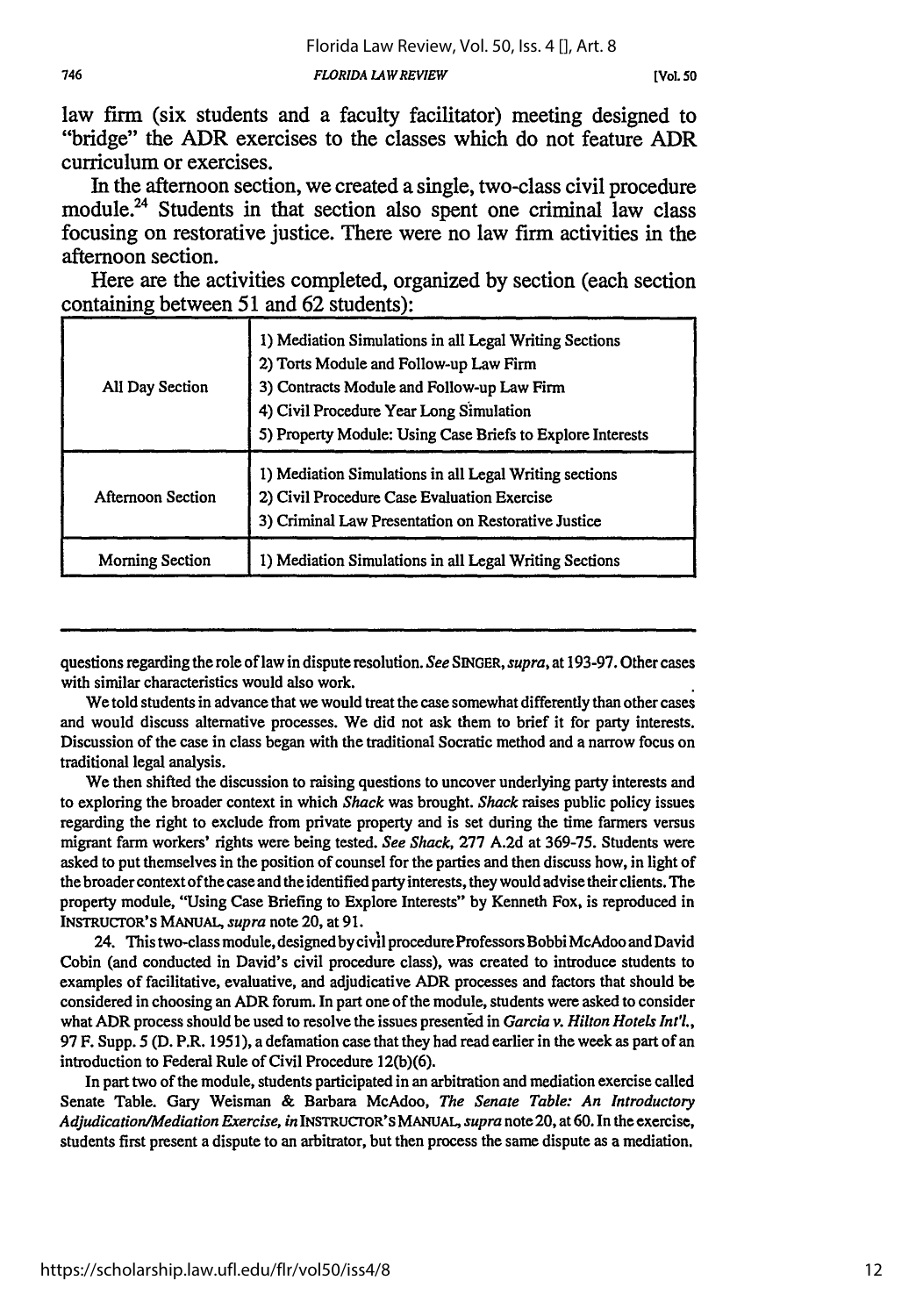747

Overall, seventeen (out of 24) members of the full-time faculty participated in our FIPSE-related efforts, either by conducting ADR modules in firstyear or upper-level classes, facilitating first-year law firm discussions, or playing the role of mediator in legal writing mediation simulations. In addition, all members of the legal writing staff assisted in the creation of legal writing mediation simulations. In the 1997-98 academic term, every student observed and participated in at least two ADR simulations. Many participated in multiple ADR activities.

# 2. Integration Into Advanced Courses

We developed a mediation simulation for use in our "Tax I: Taxation" of Individuals" survey course.'

# 3. Separate Dispute Resolution Courses

During the term of the grant, Hamline steadily expanded upper level ADR offerings, including new two-credit courses in Mediation and Arbitration. Heavy student demand has resulted in our two-credit ADR survey course to now be offered every semester (rather than choosing alternating semesters). This past summer marks Hamline's Seventh Dispute Resolution Summer Institute. The Summer Institutes have been extremely successful, offering a rich array of theory and skills-based courses taught by nationally recognized experts involved in ADR practice, research, publication, and training. In part due to high demand for Summer Institute courses, we created a new Certificate Program in Dispute Resolution (requiring fourteen credits of study, including five required courses and four elective credits). In January 1997, we first offered a **"J"** term set of ADR course offerings to help meet student demand for required Certificate Program courses. In September 1997, in the new Hamline University Conference Center located adjacent to the law school, the Tenth Annual Symposium on Law, Religion, and Ethics, "Dispute Resolution and the Religions Traditions," featured presentations and opportunities for conversation on how various faiths and religious traditions might serve as a resource for understanding, organizing, and undertaking peacemaking and peaceful resolution of conflict through mediation and other forms of dispute resolution. In October 1998, the Eleventh Annual Symposium on Law, Religion and Ethics will again have an ADR focus: "Restorative

**<sup>25.</sup>** As tax issues arose and proposals were made (relative to alimony, disposition of the marital homestead, and payment of attorneys fees), the parties were advised by the mediator to consult with their respective attorneys for tax advice. The parties (volunteers from the tax class) then make "phone calls" to their counsel (the rest of the class). The exercise served multiple teaching objectives, including modeling mediation, exploring client counseling issues, and reviewing the substantive tax law of divorce.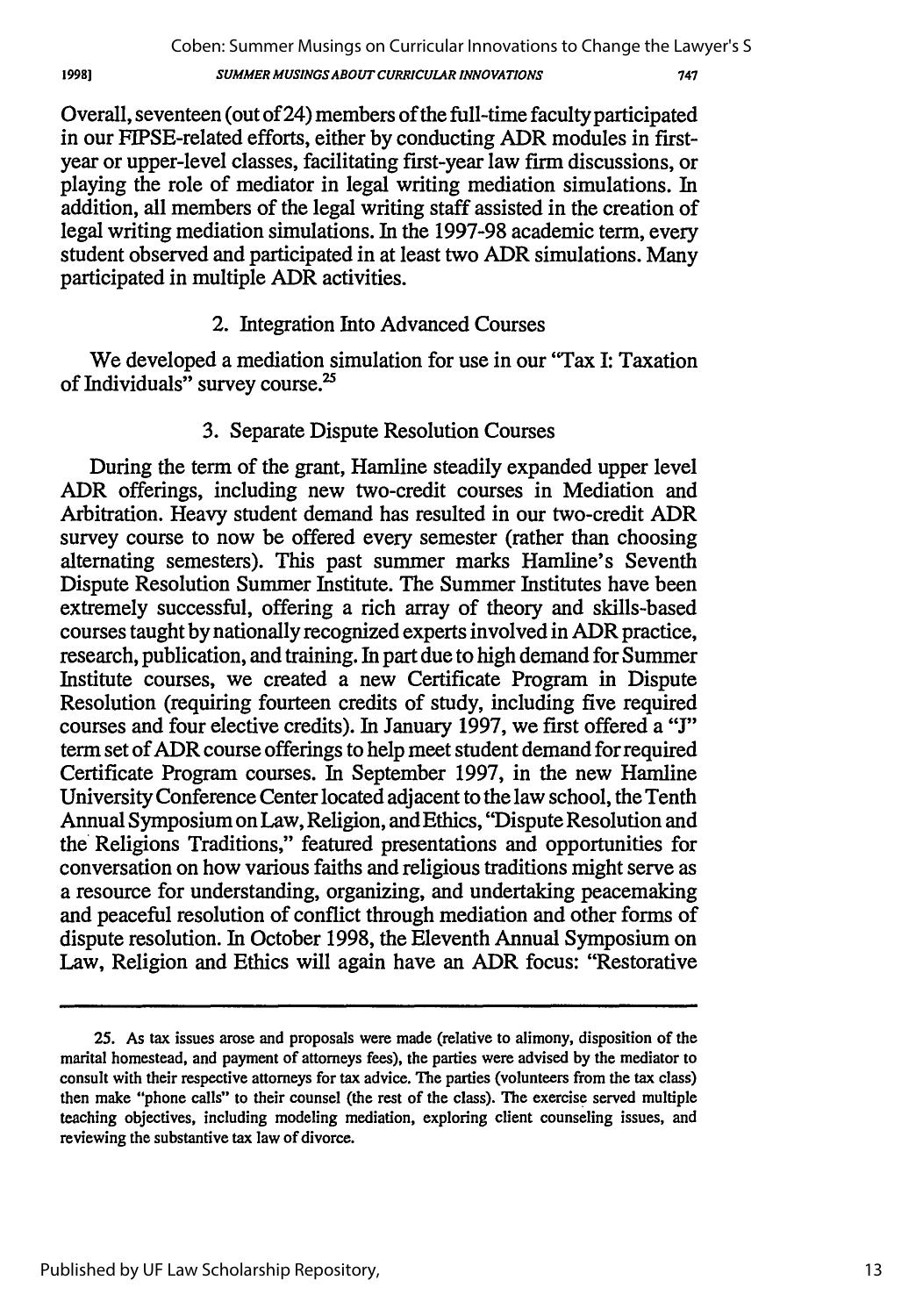Justice and Religious Traditions."

#### 4. Clinical Experiences

In Spring, 1997, Harnline embarked on a collaborative effort with the Minneapolis office of the EEOC, the Minnesota State Department of Human Rights, and the Minnesota State Office of Dispute Resolution to provide free representation for discrimination claimants whose cases were referred to mediation.26 This clinical opportunity in mediation advocacy provides a cutting-edge opportunity for students to define and implement roles for themselves as advocates in ADR processes.

## *B. What Difficulties Were Encountered*

**A** critical issue in developing integrated first-year ADR activities is finding enough time to organize everyone's activities. Our faculty is tremendously supportive, but without a catalyst like the grant, it would have been impossible to generate so much coordinated activity. Some faculty members expressed concern that, particularly in first semester courses, there is already a "triage" problem in covering the most basic substantive content. Encouraging these faculty members to add ADR exercises will take more time (and innovation). A 1996-97 Academic Affairs Committee planning effort to implement comprehensive changes to the first year program was both an opportunity and a liability (too much change, too fast) for developing faculty consensus for ambitious and permanent incorporation of ADR into the first-year curriculum. There is also some resistance from students. Our first year effort primarily targeted one of three sections. Some students in this section felt that the ADR activities were a burdensome "add-on" that were not "core" because they were not implemented for the entire class.

Most of these obstacles can be overcome. First, curricular innovations need to be completed much farther in advance of implementation than we were able to manage during the course of the grant. Much of our planning took place during the summer, when faculty were hard to organize for meetings. Materials were also prepared in the same semester they were implemented. Second, a faculty member should be charged with coordinating ongoing ADR curriculum activities (with appropriate course release or committee assignment recognition). Third, whatever ADR activities are chosen, they ideally should be implemented so that the entire first year class gets a more or less equal dose.

**<sup>26.</sup>** *See supra* **note 9.**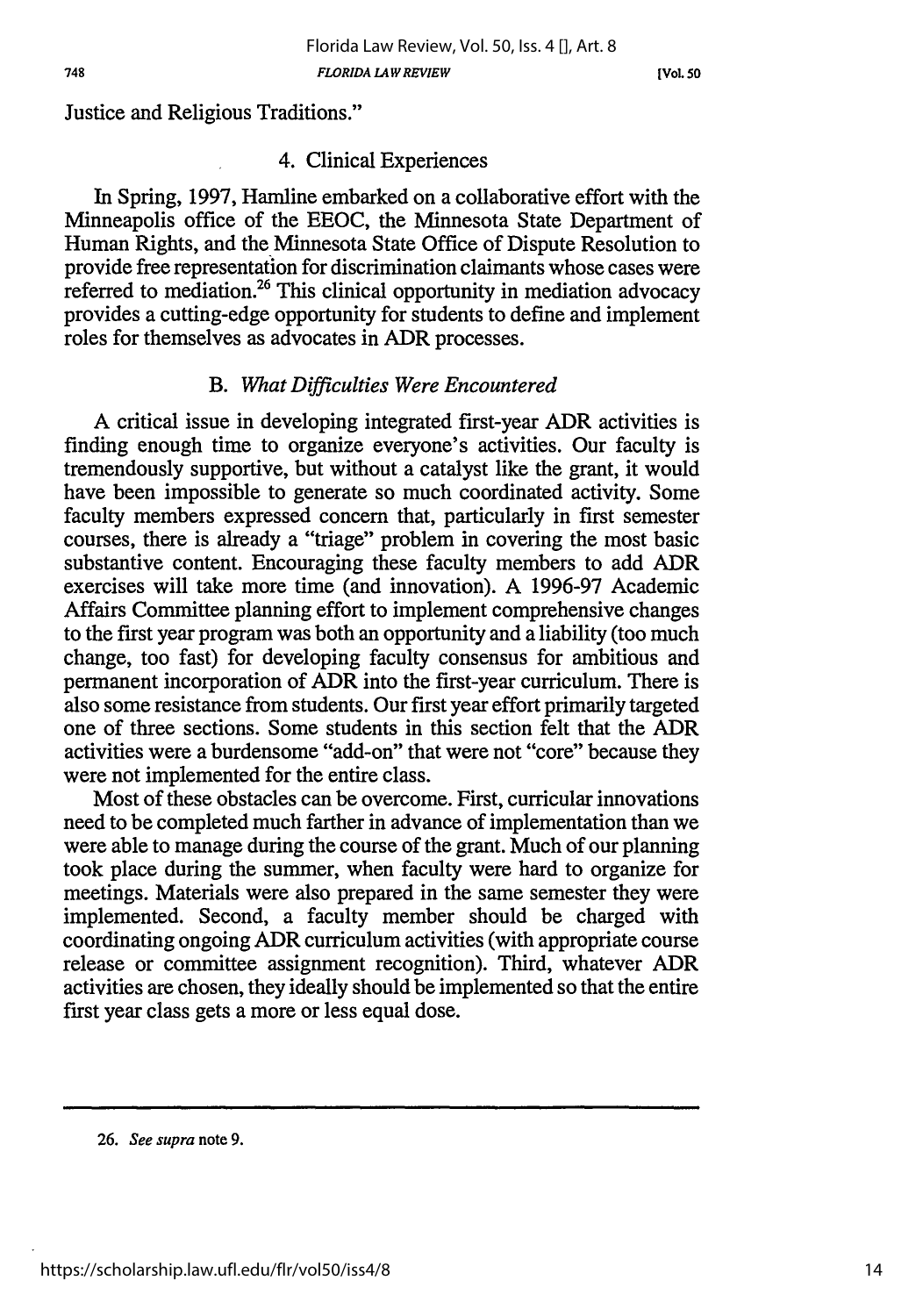#### *C. How the Work Was Received on the Campus*

As noted above, seventeen members of the full-time faculty, as well as all six members of the legal writing staff, participated in our FIPSE efforts. Assuming the ongoing coordination issue can be dealt with, retaining faculty good will and involvement will not be a problem at Hamline. As noted in my initial comments, student reaction is harder to gauge. Those third year students whom we asked to help plan and participate in the project think it is a tremendous idea. Reaction among first year students at the time of the actual exercises and modules has been mixed. Many students in our all-day section felt that the "extra" activities were interesting, but clearly "alternative" and not "core." Some resented having to commit extra time when other sections did not do the same activities.

# D. *The Results of Formal Project Assessment*

To help evaluate whether different levels of ADR content result in different student perceptions of lawyering, we administered a modified "Problem-Solving vs. Adversarial Orientations Toward Lawyering" survey<sup>27</sup> to the entire 1996-97 first-year class during orientation and again at the end of first year. All three sections showed increases in "problemsolving" orientation-due primarily to increases in such orientation among women students.<sup>28</sup> Not surprisingly, the all-day section, where we conducted the most ADR related activities, saw the greatest increase in "problem solving" orientation responses and highest overall "problemsolving" orientation at year end (with women members of that section showing the most dramatic shift in orientation of any section group). In general, Hamline women students began the school year with a more adversarial orientation than men students; by year end, the trend was completely reversed, with men having become slightly more adversarial in orientation, and women becoming substantially more problem-solving in orientation.29 The following table displays the results of the surveys:

**<sup>27.</sup>** For a discussion of the survey instrument, see Ronald M. Pipkin, Project on Integrating Dispute Resolution into Standard First-Year Courses: An Evaluation: Final Report to the University of Missouri-Columbia School of Law 21-24 (1993) (unpublished report available from the Center for the Study of Dispute Resolution, University of Missouri-Columbia School of Law).

**<sup>28.</sup>** Higher scores mean higher problem-solving orientation. "Problem-solving" responses received "1" point for a maximum high score *of"9".* "Adversarial" responses received "0" points for a maximum low score of "0".

**<sup>29.</sup>** At Hamline (and perhaps at other schools as well), there appears to be strong differences along gender lines both in students' perception ADR activities and in registration for ADR courses. Over the last six semesters, sixty percent of the enrollment in our introductory ADR survey course has consisted of women even though women made up less than half of Hamline's total student body.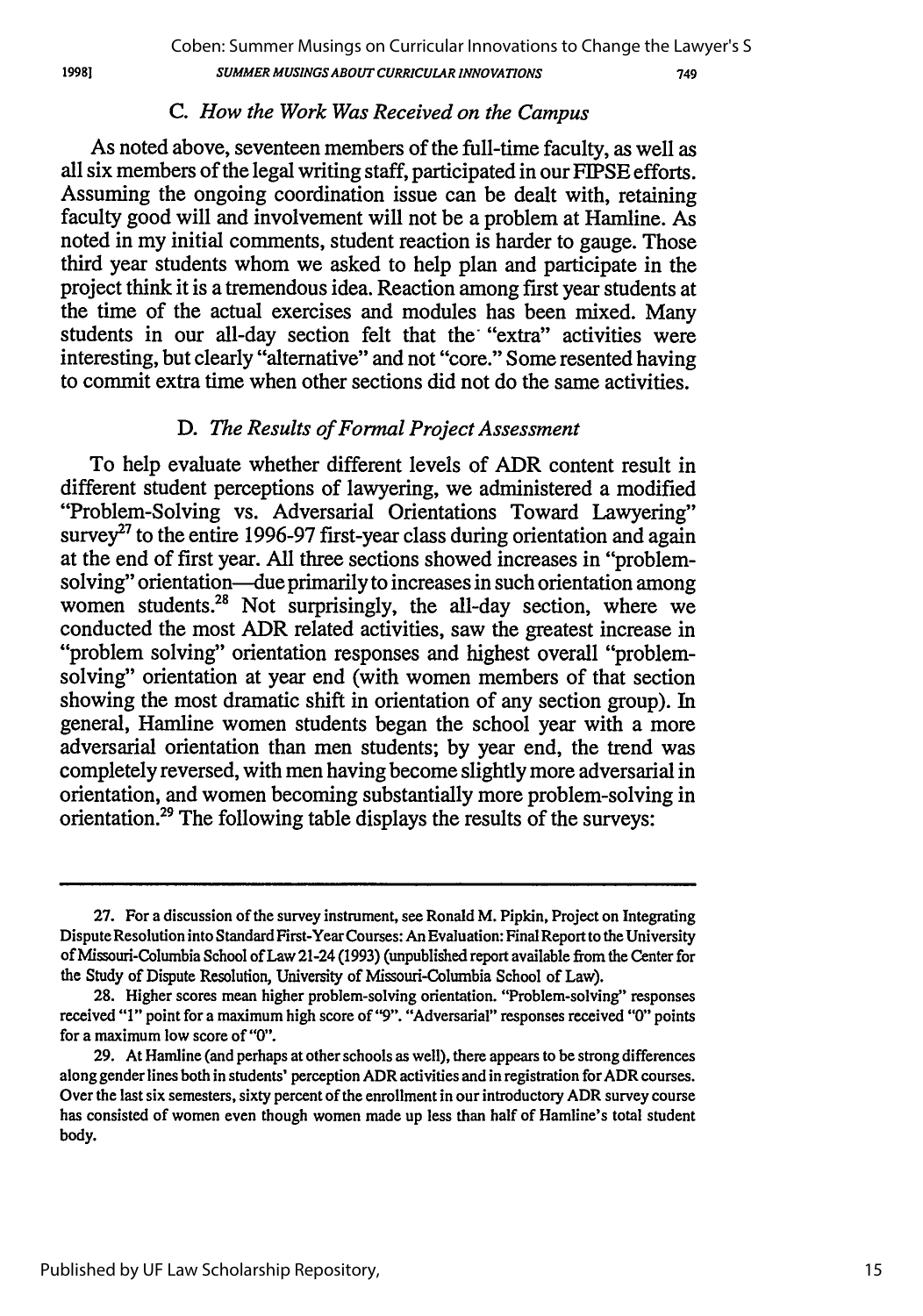**[Vol. 50**

|                        | <b>Beginning of Year Average</b> | End of First Year Average |
|------------------------|----------------------------------|---------------------------|
| <b>All Students</b>    | 4.826                            | 5.115                     |
| Men Only               | 4.935                            | 4.887                     |
| Women Only             | 4.630                            | 5.382                     |
| <b>Morning Section</b> | 4.711                            | 4.870                     |
| Men Only               | 4.571                            | 4.594                     |
| Women Only             | 4.833                            | 5.166                     |
| All Day Section        | 4.750                            | 5.353                     |
| Men Only               | 5.000                            | 4.871                     |
| Women Only             | 4.353                            | 6.100                     |
| Afternoon Section      | 5.077                            | 5.173                     |
| Men Only               | 5.222                            | 5.176                     |
| Women Only             | 4.545                            | 4.944                     |

# E. *An Estimate of the Likelihood That the Reform Undertaken Will Be Institutionalized*

Some reforms are already institutionalized. Mediation simulations are now a formal part of our excellent legal writing program. The FIPSE grant allowed us to create templates that facilitate the quick creation of new simulations each year based on the fall semester open-memo research problems developed for each legal writing section. Moreover, after the grant was completed, we produced a second appellate mediation simulation for use in all the legal writing sections during spring semesters. All sections of civil procedure have express ADR content in the curriculum and most (but not all) civil procedure professors are using simulations to explore ADR-related themes. Other first-year and upper-level professors will continue to integrate ADR content (and the simulations and exercises we developed during the grant) into their courses on an ad hoc basis. The fact that we used some of the FISPE project funds to purchase additional ADR library resources (as well as simulations and other innovative teaching materials) has promoted increased integration. Our use of FIPSE funds to help catalog and increase access to our existing ADR resources also was helpful.

While the specific torts and contracts modules (including the time and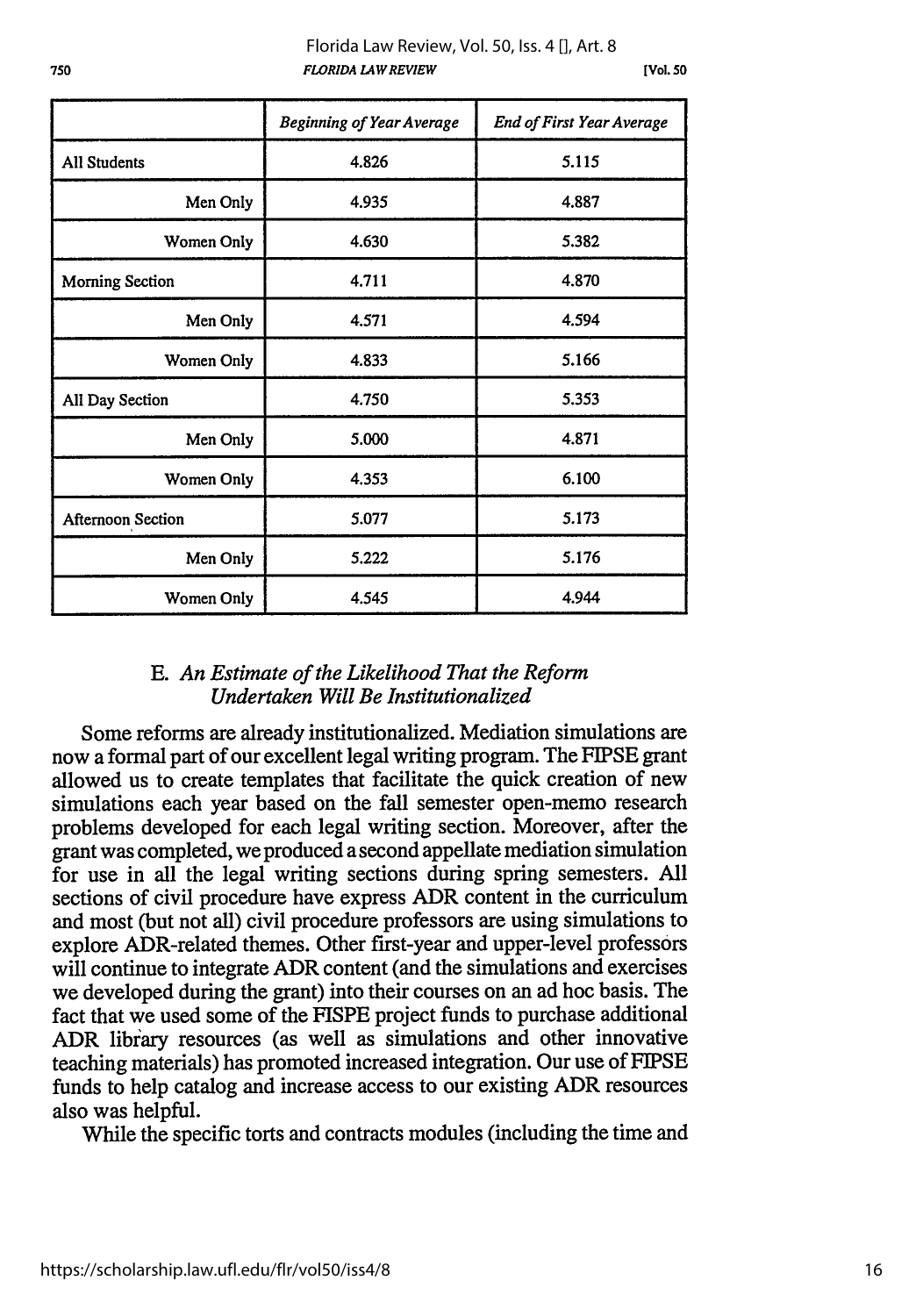labor intensive law firm debriefings) used during 1996-97 were not repeated for the 1997-98 academic term, some parts of these modules will be used in future years. In Spring, 1997, the faculty approved implementation of law firms<sup>30</sup> and the bridge curriculum<sup>31</sup> in all sections of the first year class commencing with the 1998-99 academic year. Planning is ongoing for both initiatives, which are natural vehicles for integrating FIPSE project objectives into the curriculum.

31. Once or twice a semester the content of all the first-year substantive courses will be coordinated to focus on a single cross-course theme. In addition, first-year faculty will be encouraged to "link" two substantive courses at appropriate points in the semester. During a 1993- 94 experiment at Hamline with linked curriculum, an "employment law" bridge (presenting an atwill employment problem) involved discussions in contracts (employment contracts, at-will relationships, etc.), property (employment as a property right), civil procedure (motions to dismiss, summary judgment, etc.), as well as regulatory approaches to employment relationships (through distribution and discussion of labor law materials). Other 1993-94 "bridge" topics included consent and the reasonable person standard. Implementing the bridge concept was approved for a variety of pedagogical reasons, including the desire to infuse the curriculum with problem-solving opportunities for students, and to model collaboration--objectives at the heart of our FIPSE effort.

<sup>30.</sup> The entire first-year class will be divided into law firms often students (roughly five law firms per section). Each firm will be supervised **by** a faculty member (senior partner) and a secondor third-year student (associate). Several times each semester, including during the first week of school, law firms will meet to discuss substantive issues, participate in simulations, or "process" teaching methods. While the faculty chose to implement this concept for a variety of reasons, the opportunity to structurally facilitate integration of alternative dispute resolution concepts, methodologies and skills was chief among them.